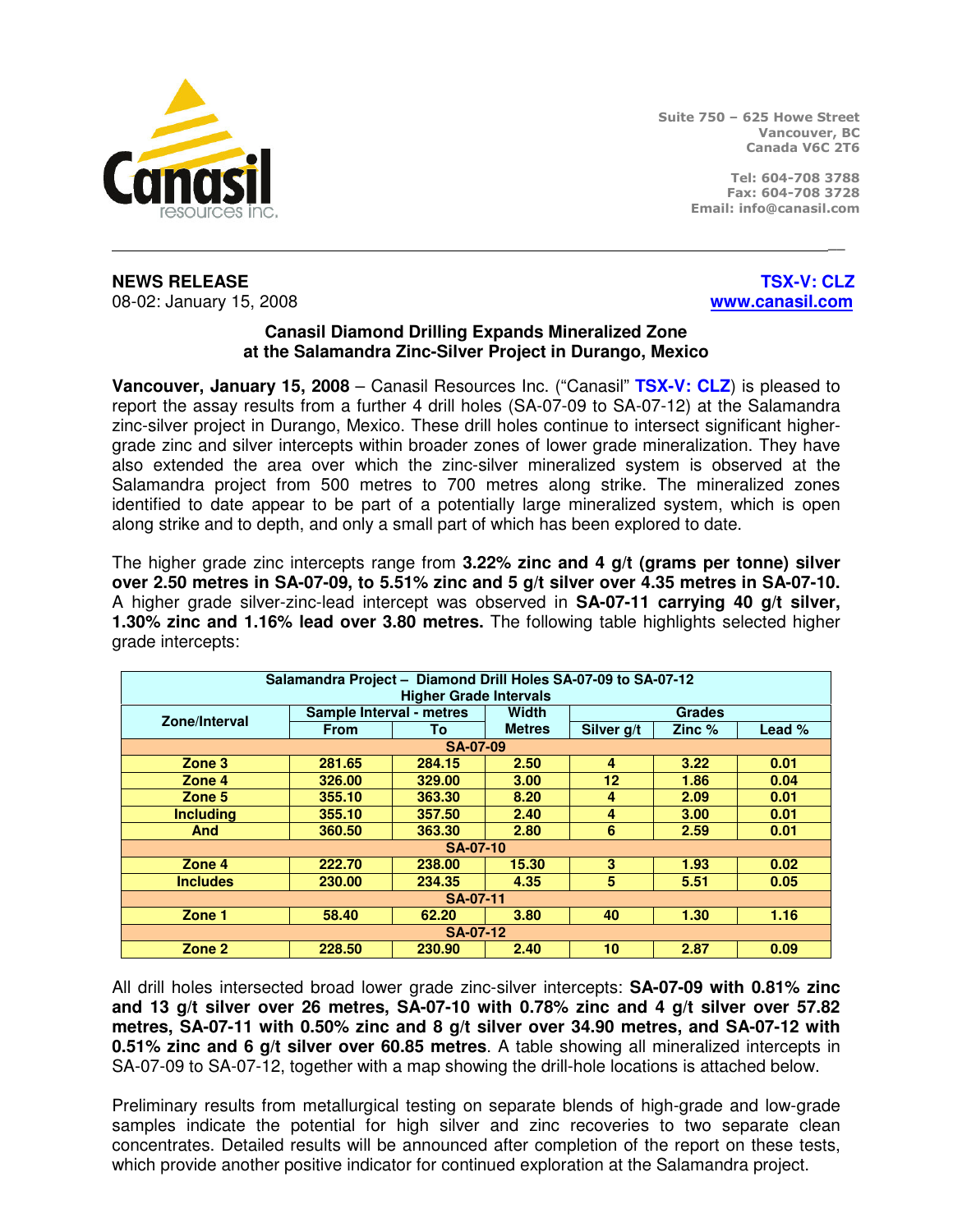$\overline{a}$ 

The 2007 Phase 1 diamond drill program has included 12 drill holes for a total of 3,595 metres. Assay results for drill holes SA-07-02 were announced on April 30, 2007, for SA-07-03 on June 11, 2007, and for drill holes SA-07-04 to SA-07-08 on July 18, 2007. **Eleven of the twelve drill holes have intersected zinc-silver mineralized zones with significant grades and widths.**

The extensive zinc-silver mineralization intersected in the 2007 drill program, and the large areas of geophysical chargeability anomalies extending to a projected depth of 500 metres, are highly encouraging and indicate additional drill targets for further testing. Furthermore, the existing 20 line-kilometre 3-Dimensional Induced Polarisation Geophysical survey has only covered a relatively small part of the prospective exploration area. The Company's initial plans for 2008 include a further 30 line-kilometre geophysical survey, and further diamond drilling to test the deeper chargeability targets.

The Salamandra project covers 2,900 hectares (7,163 acres), located 35 kilometres NE of the city of Durango in Durango State, Mexico, with good access via paved and gravel roads. The access, infrastructure, climate and topography at the project provide favourable conditions for exploration and development. The Salamandra project is located on the mineral-rich Fresnillo geologic trend, approximately 80 kilometres northwest of the San Martin mine of Grupo Mexico, which is the largest underground zinc-copper-silver producer in Mexico operating at approximately 6,000 tonnes per day.

The diamond drill program was implemented by Canasil's wholly owned Mexican subsidiary, Minera Canasil S.A. de C.V., under the direction of Erme Enriquez, Director of Exploration and Development. Drill core is sent from the project to the Company's core processing and storage facility in Durango. Core samples from half of the drill core are cut by diamond saw and sent to ALS Chemex Laboratories in Hermosillo for processing and preparation, with sample pulps assayed by ALS Chemex Laboratories in Vancouver with assay analysis for gold and silver by fire assay with an atomic absorption finish ("FA-AA") on a 30 gram split, and for copper, lead and zinc by digestion of 1.00 gram sample in aqua regia and analysis by AA. Gary Nordin, P.Geo. British Columbia and Director of Canasil, is the designated Qualified Person for this project in accordance with National Instrument 43-101.

## **About Canasil:**

Canasil is a Canadian mineral exploration company with interests in precious and base metal properties in Durango, Sinaloa and Zacatecas States, Mexico, and in British Columbia, Canada. The Company's directors and management include industry professionals with a consistent track record of identifying and advancing successful mineral exploration projects. The Company is actively engaged in the exploration of mineral properties and evaluating additional acquisition opportunities.

For further information please contact:

**Bahman Yamini President and C.E.O. Canasil Resources Inc. Tel: (604) 709-0109 www.canasil.com** 

**Corporate Communications Vancouver: Doug Kerr (604) 718-5454 Email: dkerr@canasil.com**

**Calgary: Garth McTavish Tel: (403) 618-7327 Email: garthmctavish@shaw.ca**  **Toronto: Tracy Weslosky or Fred Cowans Pro-Edge Consultants Inc. Tel: (416) 581-0177 Toll Free: (866) 544-9622 Email: fred@pro-edge.com tracy@pro-edge.com**

The TSX Venture Exchange has not reviewed and does not accept responsibility for the adequacy or accuracy of the content of this news release.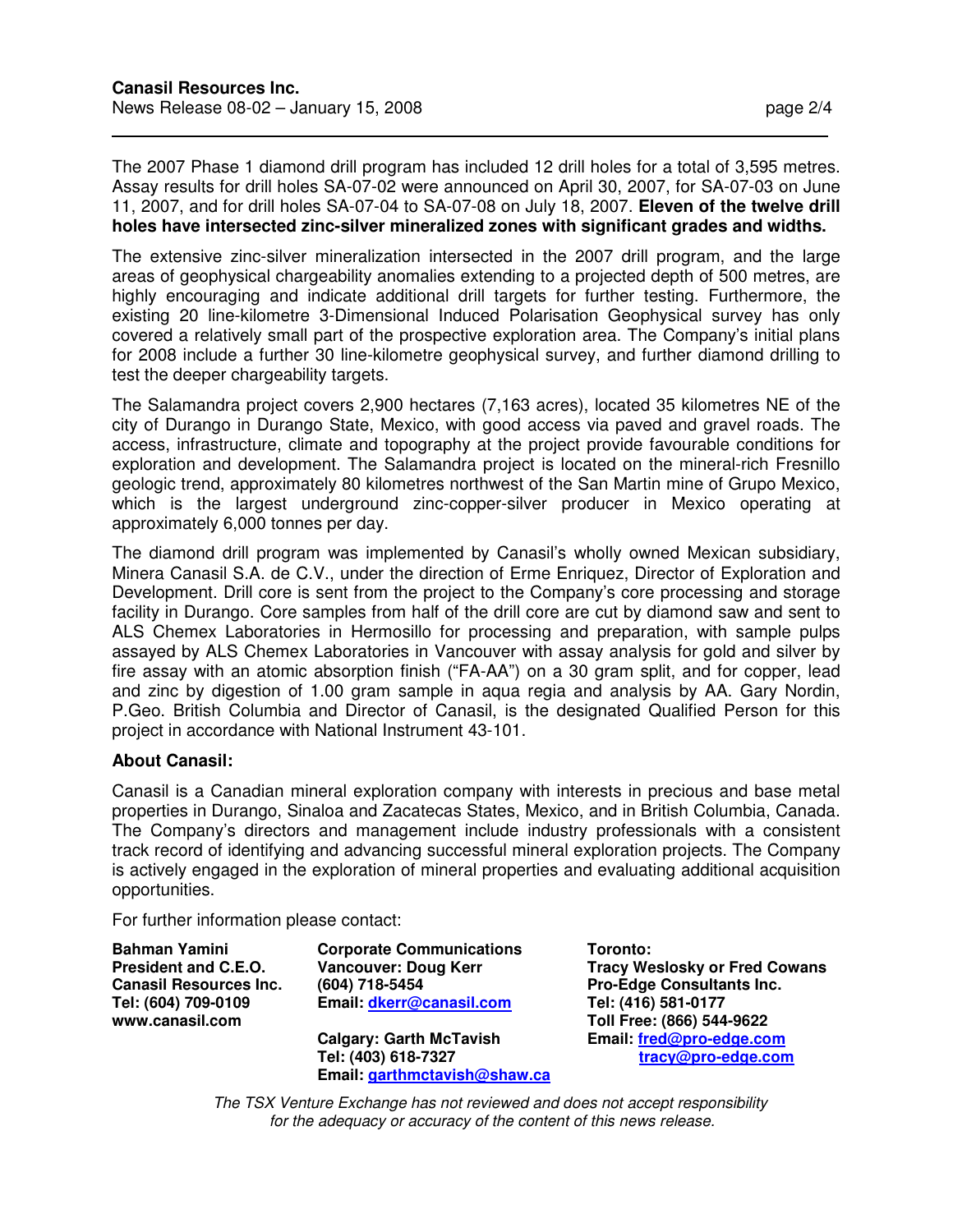$\overline{a}$ 

| Salamandra Project - Phase 1 Diamond Drill Holes SA-07-09 to SA-07-12 |                          |        |               |                         |        |        |  |  |  |  |
|-----------------------------------------------------------------------|--------------------------|--------|---------------|-------------------------|--------|--------|--|--|--|--|
| Zone/Interval                                                         | Sample Interval - metres |        | <b>Width</b>  | Grades                  |        |        |  |  |  |  |
|                                                                       | <b>From</b>              | Τo     | <b>Metres</b> | Silver g/t              | Zinc % | Lead % |  |  |  |  |
| <b>SA-07-09</b>                                                       |                          |        |               |                         |        |        |  |  |  |  |
| Zone 1                                                                | 48.00                    | 56.00  | 8.00          | 22                      | 0.48   | 0.08   |  |  |  |  |
| Zone 2                                                                | 249.00                   | 275.00 | 26.00         | 13                      | 0.81   | 0.18   |  |  |  |  |
| Zone $3$                                                              | 281.65                   | 284.15 | 2.50          | $\overline{4}$          | 3.22   | 0.01   |  |  |  |  |
| Zone 4                                                                | 326.00                   | 329.00 | 3.00          | $\overline{12}$         | 1.86   | 0.04   |  |  |  |  |
| Zone 5                                                                | 355.10                   | 363.30 | 8.20          | 4                       | 2.09   | 0.01   |  |  |  |  |
| <b>Includes</b>                                                       | 355.10                   | 357.50 | 2.40          | 4                       | 3.00   | 0.01   |  |  |  |  |
| <b>And</b>                                                            | 360.50                   | 363.30 | 2.80          | 6                       | 2.59   | 0.01   |  |  |  |  |
|                                                                       |                          |        |               |                         |        |        |  |  |  |  |
| <b>SA-07-10</b>                                                       |                          |        |               |                         |        |        |  |  |  |  |
| Zone 1                                                                | 61.00                    | 70.00  | 9.00          | 1                       | 0.76   | 0.01   |  |  |  |  |
| Zone 2                                                                | 182.18                   | 240.00 | 57.82         | $\overline{4}$          | 0.78   | 0.06   |  |  |  |  |
| Zone <sub>3</sub>                                                     | 200.00                   | 204.70 | 4.70          | $\overline{18}$         | 1.47   | 0.30   |  |  |  |  |
| Zone 4                                                                | 222.70                   | 238.00 | 15.30         | $\overline{\mathbf{3}}$ | 1.93   | 0.02   |  |  |  |  |
| <b>Includes</b>                                                       | 230.00                   | 234.35 | 4.35          | $\overline{\mathbf{5}}$ | 5.51   | 0.05   |  |  |  |  |
|                                                                       |                          |        |               |                         |        |        |  |  |  |  |
| <b>SA-07-11</b>                                                       |                          |        |               |                         |        |        |  |  |  |  |
| Zone 1                                                                | 58.40                    | 93.30  | 34.90         | 8                       | 0.50   | 0.17   |  |  |  |  |
| <b>Includes</b>                                                       | 58.40                    | 62.20  | 3.80          | 40                      | 1.30   | 1.16   |  |  |  |  |
|                                                                       |                          |        |               |                         |        |        |  |  |  |  |
| <b>SA-07-12</b>                                                       |                          |        |               |                         |        |        |  |  |  |  |
| Zone 1                                                                | 120.00                   | 125.00 | 5.00          | 4                       | 1.52   | 0.05   |  |  |  |  |
| Zone 2                                                                | 199.15                   | 260.00 | 60.85         | $\overline{6}$          | 0.51   | 0.06   |  |  |  |  |
| <b>Includes</b>                                                       | 199.15                   | 204.00 | 4.85          | $\boldsymbol{9}$        | 0.91   | 0.11   |  |  |  |  |
| and                                                                   | 215.00                   | 217.50 | 2.50          | 19                      | 1.23   | 0.14   |  |  |  |  |
| and                                                                   | 226.00                   | 237.00 | 11.00         | $\overline{7}$          | 1.06   | 0.07   |  |  |  |  |
| and                                                                   | 228.50                   | 230.90 | 2.40          | 10                      | 2.87   | 0.09   |  |  |  |  |

## **Salamandra Zinc-Silver Project, Durango State, Mexico Drill Holes SA-07-09 to SA-07-12, Significant Drill Intercepts**

This news release contains certain statements that may be deemed "forward-looking statements". All statements in this release, other than statements of historical fact, that address future production, reserve potential, exploration drilling, exploitation activities and events or developments that the Company expects to occur, are forward looking statements. Although the Company believes the expectations expressed in such forward-looking statements are based on reasonable assumptions, such statements are not guarantees of future performance and actual results may differ materially from those in the forward-looking statements. Investors are cautioned that any such statements are not guarantees of future performance. Forward-looking statements are based on the beliefs, estimates and opinions of the Company's management on the date the statements are made.